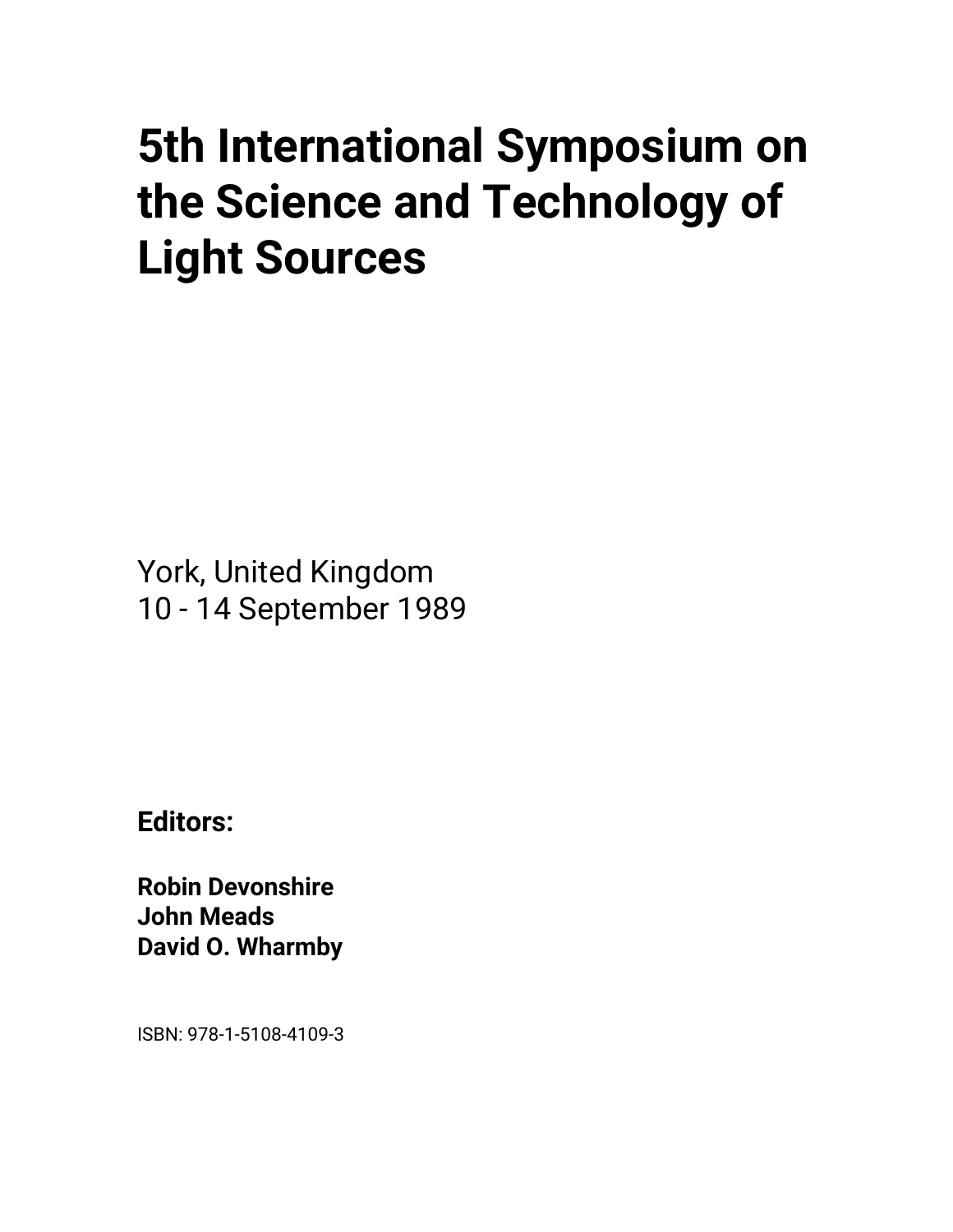**Printed from e-media with permission by:** 

Curran Associates, Inc. 57 Morehouse Lane Red Hook, NY 12571



**Some format issues inherent in the e-media version may also appear in this print version.** 

Copyright© (1989) by Foundation for the Advancement of the Science & Technology of Light Sources (FAST-LS) All rights reserved.

Printed by Curran Associates, Inc. (2017)

For permission requests, please contact Foundation for the Advancement of the Science & Technology of Light Sources (FAST-LS) at the address below.

Foundation for the Advancement of the Science & Technology of Light Sources FAST-LS Belmayne House 99 Clarkehouse Road Sheffield, United Kingdom S10 2LN

www.fast-ls.org

# **Additional copies of this publication are available from:**

Curran Associates, Inc. 57 Morehouse Lane Red Hook, NY 12571 USA Phone: 845-758-0400 Fax: 845-758-2633 Email: curran@proceedings.com Web: www.proceedings.com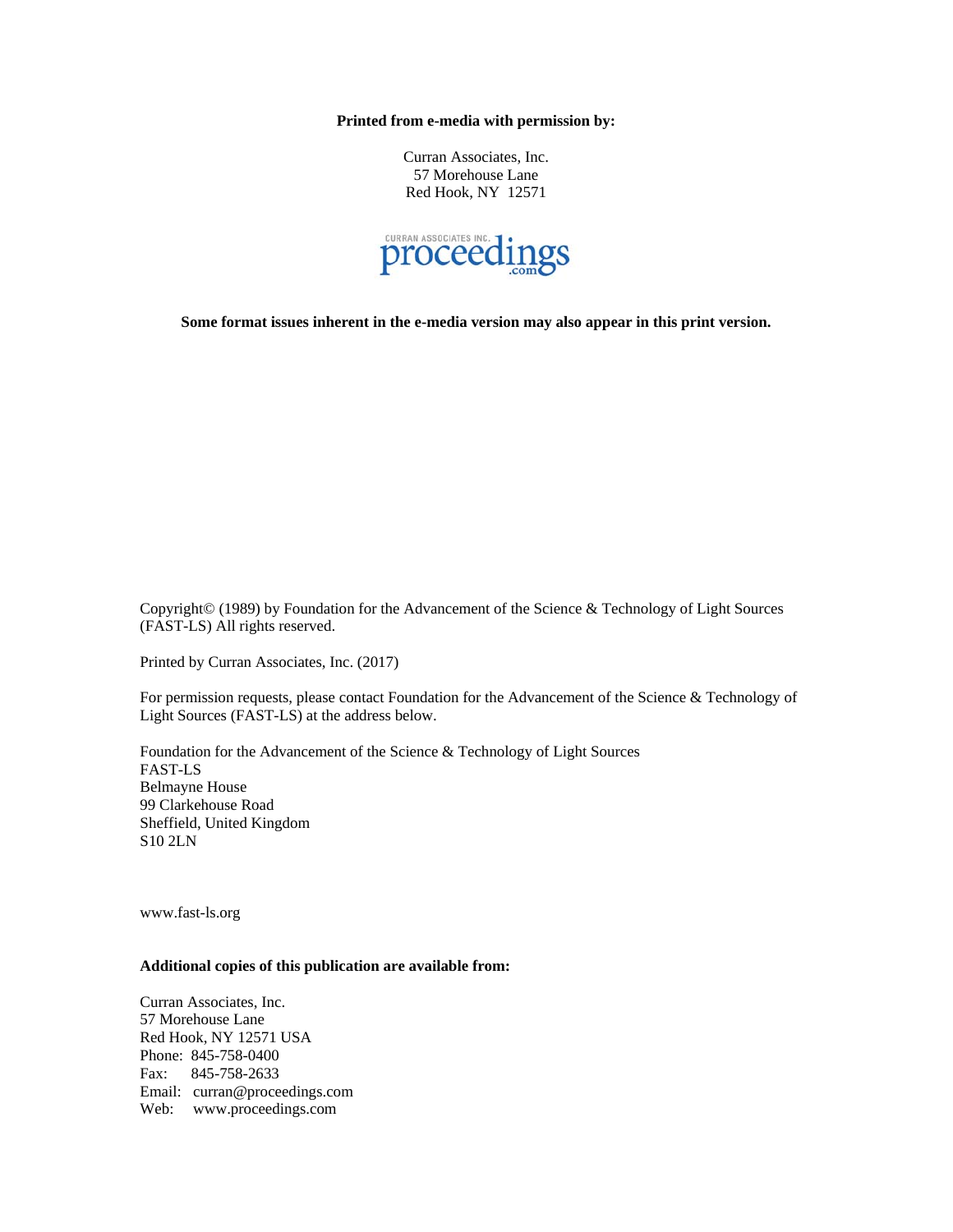#### Session A

#### Chairman: J Maya

1:1 Developing lamps for lighting systems M Koedam

#### Low Pressure Discharges

- 2:L Time-dependent modelling of the low-pressure Hg rare-gas discharge lamp taking into account the non-Maxwell distribution of electron energy Koichi Wani
- 3:P Rare-gas discharge fluorescent lamps suitable for industrial uses Yoshinori Anzai Takehiko Sakurai Takeo Saikatsu Takashi Osawa
- 4:P Compact fluorescent light sources on the base of non-traditional constructions and the principle of radiation excitation A S Fedorenko A A Prjitkov V F Dadonov V I Martjinov
- 5:P SPD predictions for blended fluorescent lamps L L Hope
- 6:P The 254nm radiation output in a Hg-Ar discharge between tubes in coaxial configuration E Kindel H Lange
- 7:P Radiation of Hg-Ar low pressure discharges J Kreher D Foerster W Meier

 $\mathbf{I}$  $\overline{\phantom{a}}$ 

- 8:P Approximative method to describe the positive column of low-pressure discharges F Lantos
- 9:P Influence of noble gas atom excitation on low pressure Hg discharges **G G Lister U Greb**
- 10:P Nonequilibrium thermodynamical discussion of ionisation in breakdown and glow BNyiri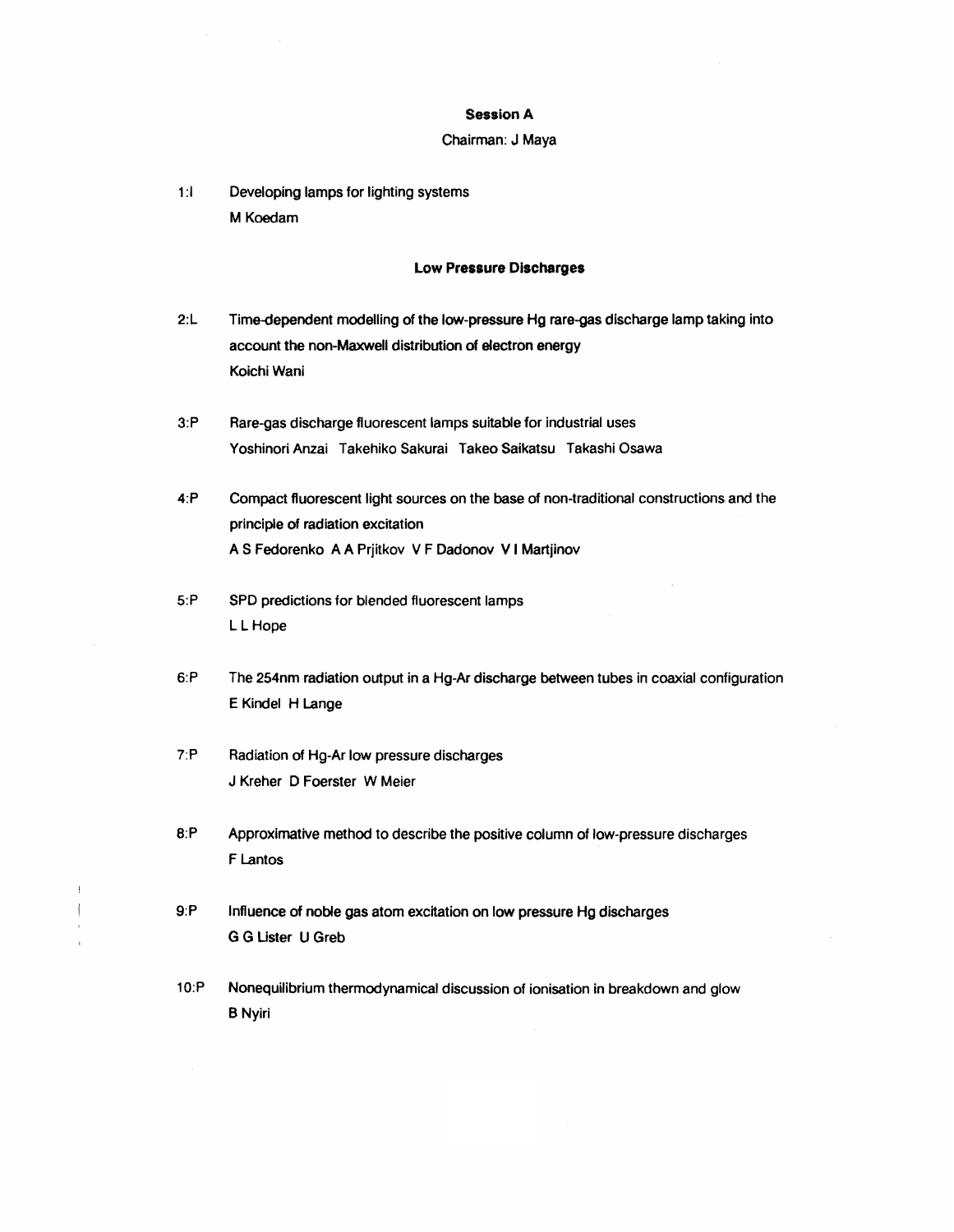- W Schwarz P March P March P March P March P March P March P March P March P March P March P March P March P March P March P March P March P March P March P March P March P March P March P March P March P March P March P Ma
- Deuterium lamp for spectro-analytical devices with reduced noise level<br>W Schwarz P March
- R Sonnenberg H Gundel
- Preliminary report on the novel technology of circular fluorescent lamp<br>Mi Zhongliang
- super-narrow tube diameter, low pressure Hg-Ar lamp super-narrow tube diameter, low pressure Hg-Ar lamp<br>G Zissis P Benetruy J J Damelincourt A Por
- G Zimmenho VII Touchon Turo curotationo in
- F A S Light H terms and the Heyden L Kastelein L Kastelein L Kastelein L Kastelein L Kastelein L Kastelein L K
- Suspension flow-coating of fluorescent lamps: modelling of the drying step F W Altena M Westerhof A Boomkens M van Rijswick
- Review of compact fluorescent lamp R & D<br>S Murayama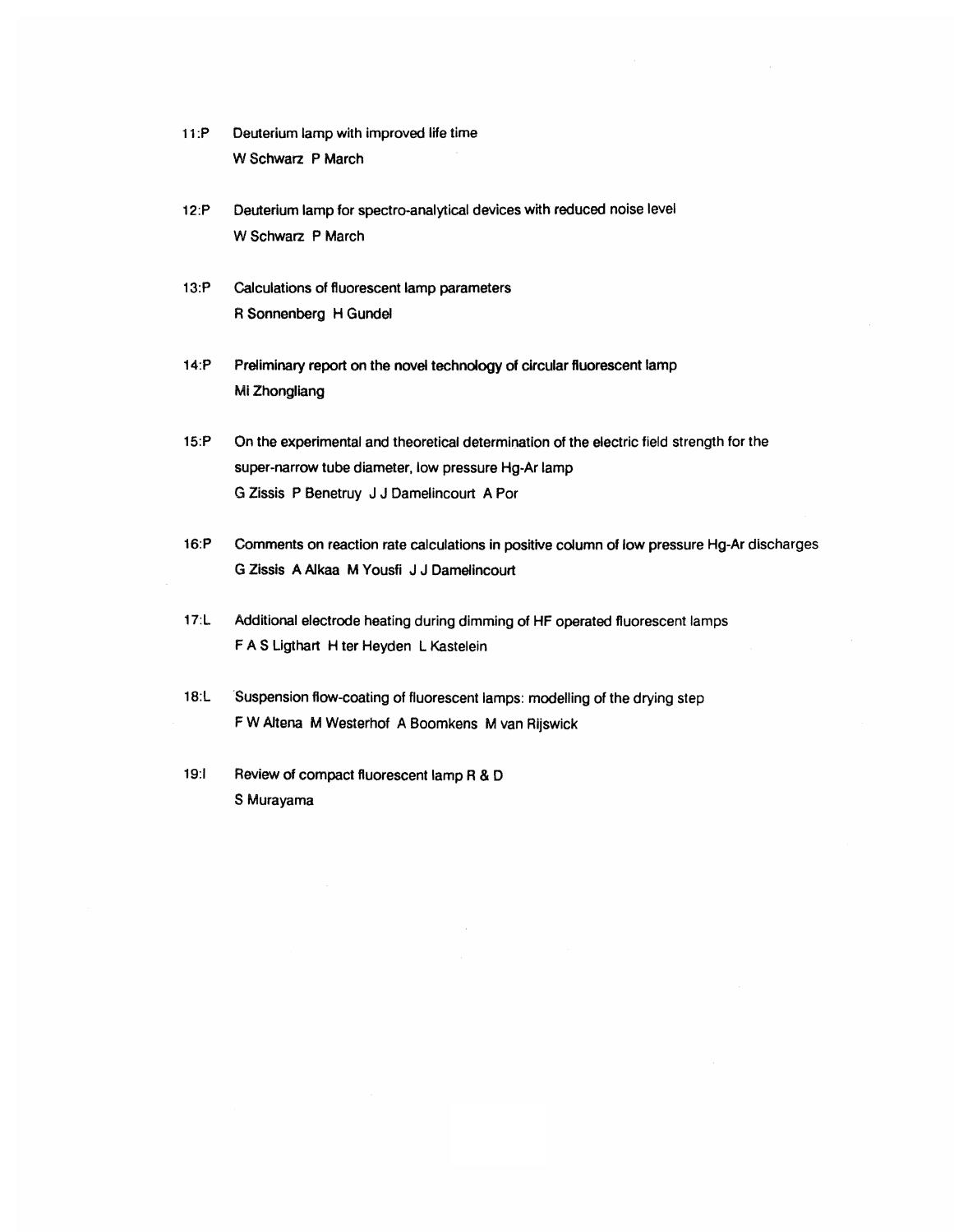#### Session B: Chemistry and Materials

Chairman: A G Jack

- 20:1 Chemical and physical modelling of metal halide discharges today and tomorrow E Fischer E Schnedler
- 21:P Experimental investigations of Na reactions in high pressure sodium (HPS) lamps R K Datta
- 22:P Thermodynamic considerations on transport properties of halogen-filled flood-light lamps G Dittmer U Niemann
- 23:P Fluid flow modelling of a modified transpiration experiment designed to investigate electrode corrosion M Duncan J Meads R Devonshire N W O'Brien S A Mucklejohn
- 24:P A technique for the study of interactions of metal halides with gaseous impurities M Fields SA Mucklejohn N W O'Brien
- 25:P Laser-Raman spectroscopy of metal halide vapours at high temperature M Fields R Devonshire H G M Edwards V Fawcett
- 26:P Thermochemical data of scandium halides evaluated from vapour pressure measurements and reactions with quartz E Fischer R Kaiser U Niemann
- 27:P Chemical vapour transport and complexation in the Nal-Scl3 systems K Hilpert M Miller M Sai-Baba
- 28:P Immunization of quartz surface against crystallization and diffusion S Jonas A Kwatera W Ptak E Walasek B Lesiuk W Stanioch
- 29:P Measurements of sodium loss from fused silica metal halide arc tubes W M Keeffe V D Meyer
- 3O:P Vapour pressure and thermochemical parameters of metal halides: InCI and TIBr S A Mucklejohn N W O'Brien T R Brumleve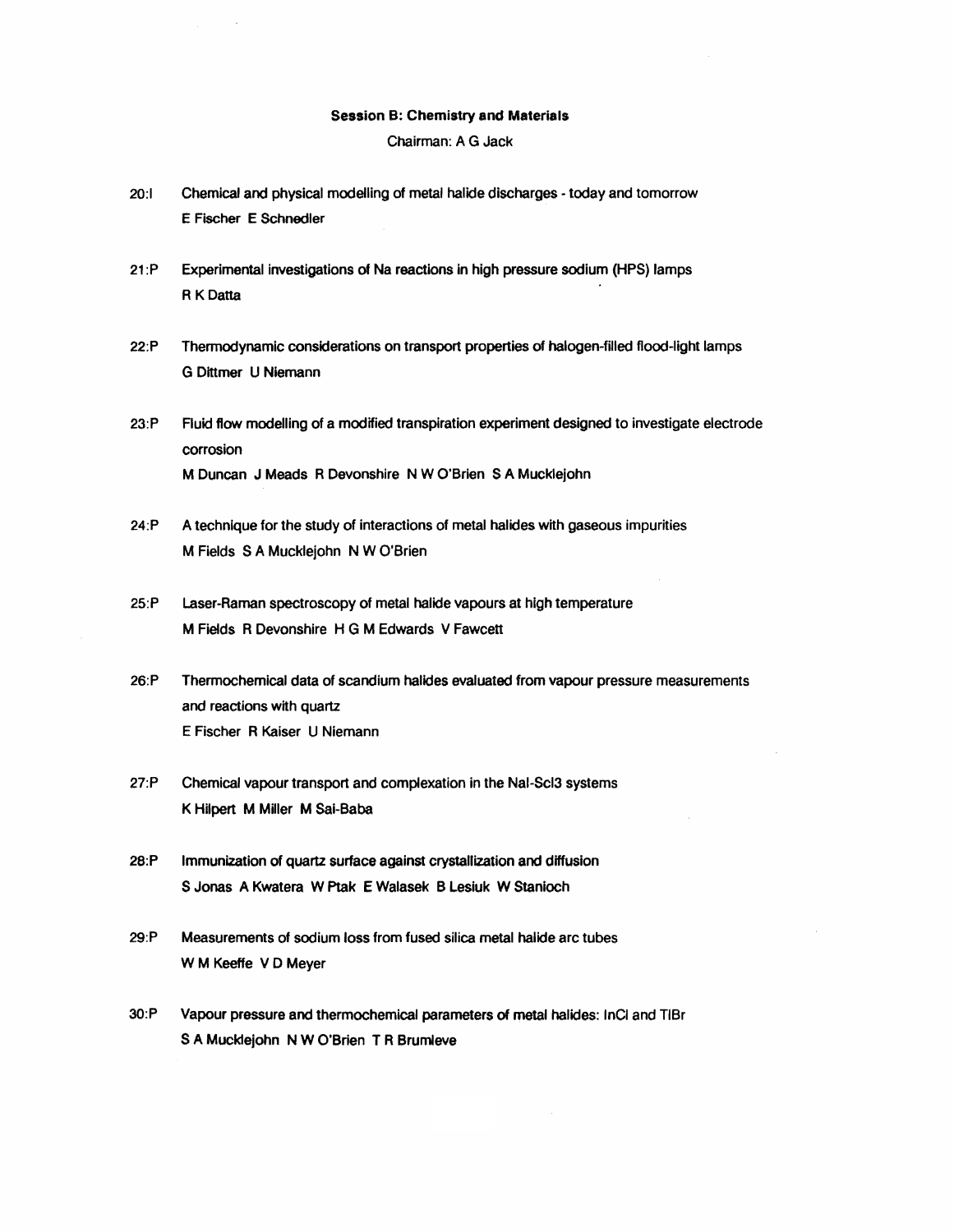- 31:P Impurities in high pressure mercury discharge lamps H-P Popp R Ascher
- 32:P Chemical analyses of sodium, mercury, aluminium and trace elements in high pressure sodium lamps **G D A Solleveld**
- 33:P New aspects in the chemistry of sodium and potassium high pressure lamps D Veza J Rukavina D Fijan G Pichler
- 34:L High temperature seal operation in a multicomponent high pressure metal vapor lamp R Snellgrove E Wyner
- 35:1 Chemical and materials problems affecting lamps D B Shinn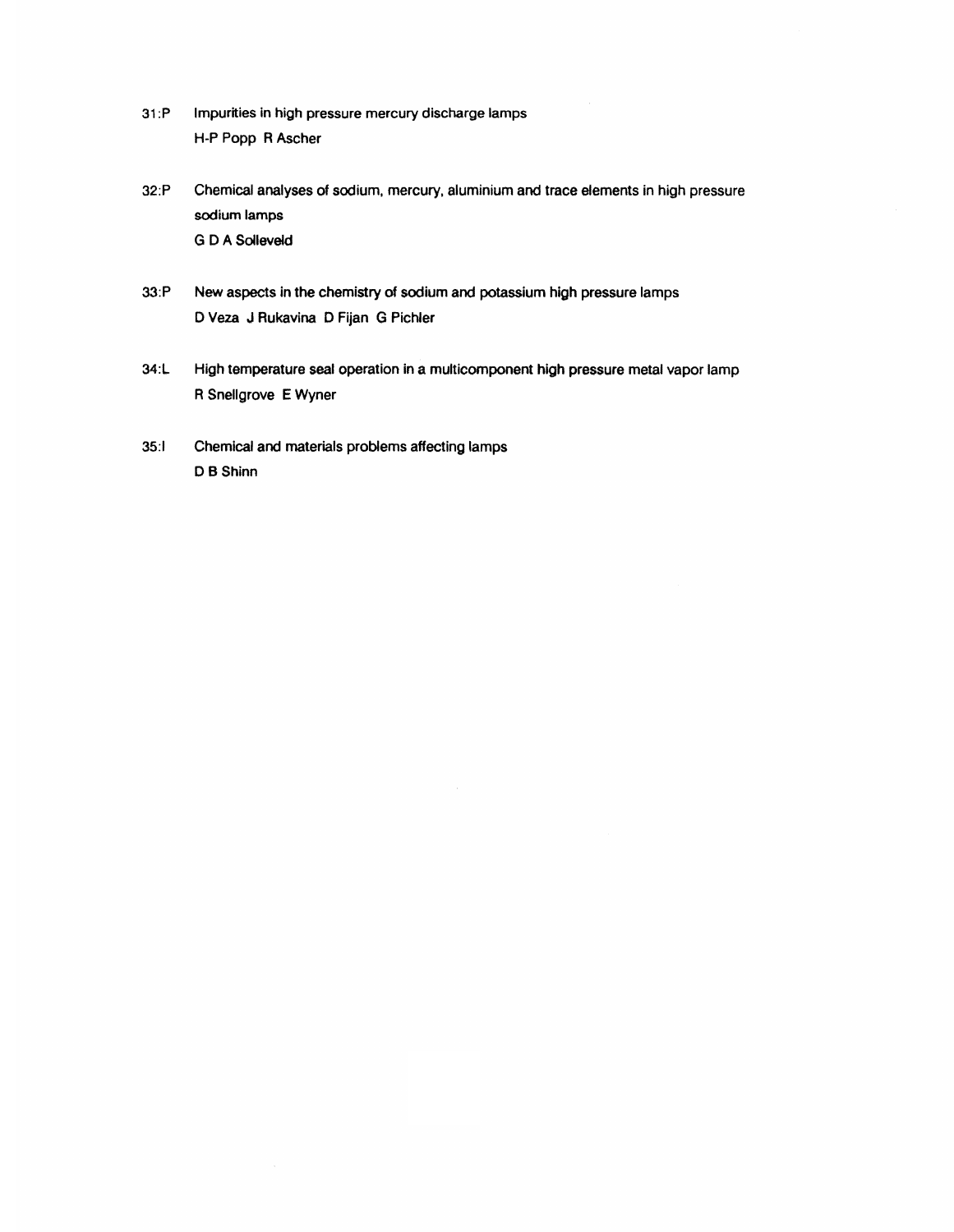### Session C: Electronics and Novel Devices

Chairman: J F Waymouth

- 36:1 Review of electrodeless discharges for lighting D O Wharmby
- 37:P Power supply for 2 kW halogen lamp with continuous power control and sinusoidal input current M Albach
- 38:P Impedance and emission properties of capacitatively coupled Hg-Ar low pressure discharges C Beneklng
- 39:P  $\cdot$  Rg<sub>2</sub><sup>\*</sup> and RgCl<sup>\*</sup> excimer emission from dielectric barrier discharges B Gellert B Eliasson U Kogelschatz
- 40:P A combined pulse controlled discharge with a positive V/I characteristic VA Godyak
- 41:P Radiation characteristic of flash- and arc-lamps for laser pumping P Greve
- 42:P Pulsed operation of high pressure sodium lamps K Guenther H G Kloss T Lehmann R Radtke F Serick
- 43:P Operation of low wattage electrodeless HID lamps D Hollister M Neiger S Berman
- 44:P High power microwave lamp for pumping a Nd-YAG laser G Lohmann H·P Popp M Neiger
- 45:P Novel circuits for high frequency operation of HID lamps E J P Mascarenhas A L G Edwards
- 46:P EffICient production of incoherent excimer radiation in dielectric barrier discharges H Muller M Neiger V Schorpp K Stockwald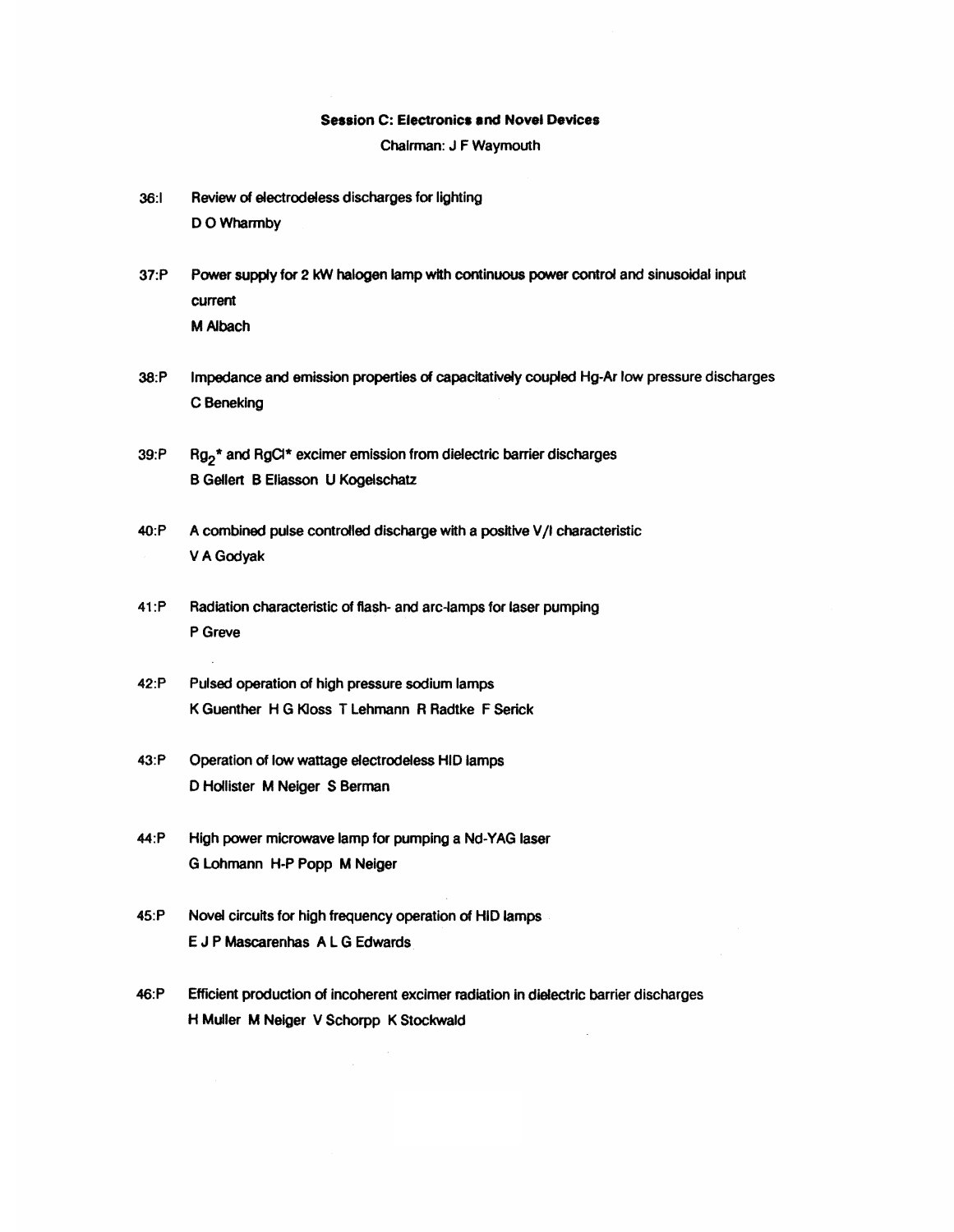- 47:P New high power arc lamps operating in the middle frequency range from 10-100 kHz T Reichert K-J Dietz A Dohn U Kronert G Mayer M Neiger H-P Popp
- 48:P Circuitous model of gas discharge lamp Lian-cai Wang Li-xi Yang Ke-jing Qin Geng-xin Jia
- 49:P 8ectronic ballast for high pressure sodium gas discharge lamp A Wegener T Husgener T Husgener T Husgener T Husgener T Husgener T Husgener T Husgener T Husgener T Husgener T
	- Simplification of electronic ballast for self-ballasted fluorescent lamps<br>N Yoshikawa T Imai
	- 51:L UV radiation from Hg resonance lines by means of dielectric barrier discharges B Gellert B Eliasson U Kogelschatz
	- deur de bergeringen.<br>Geboortes
	- Progress in electronics for lamps and its forecast<br>E Bolte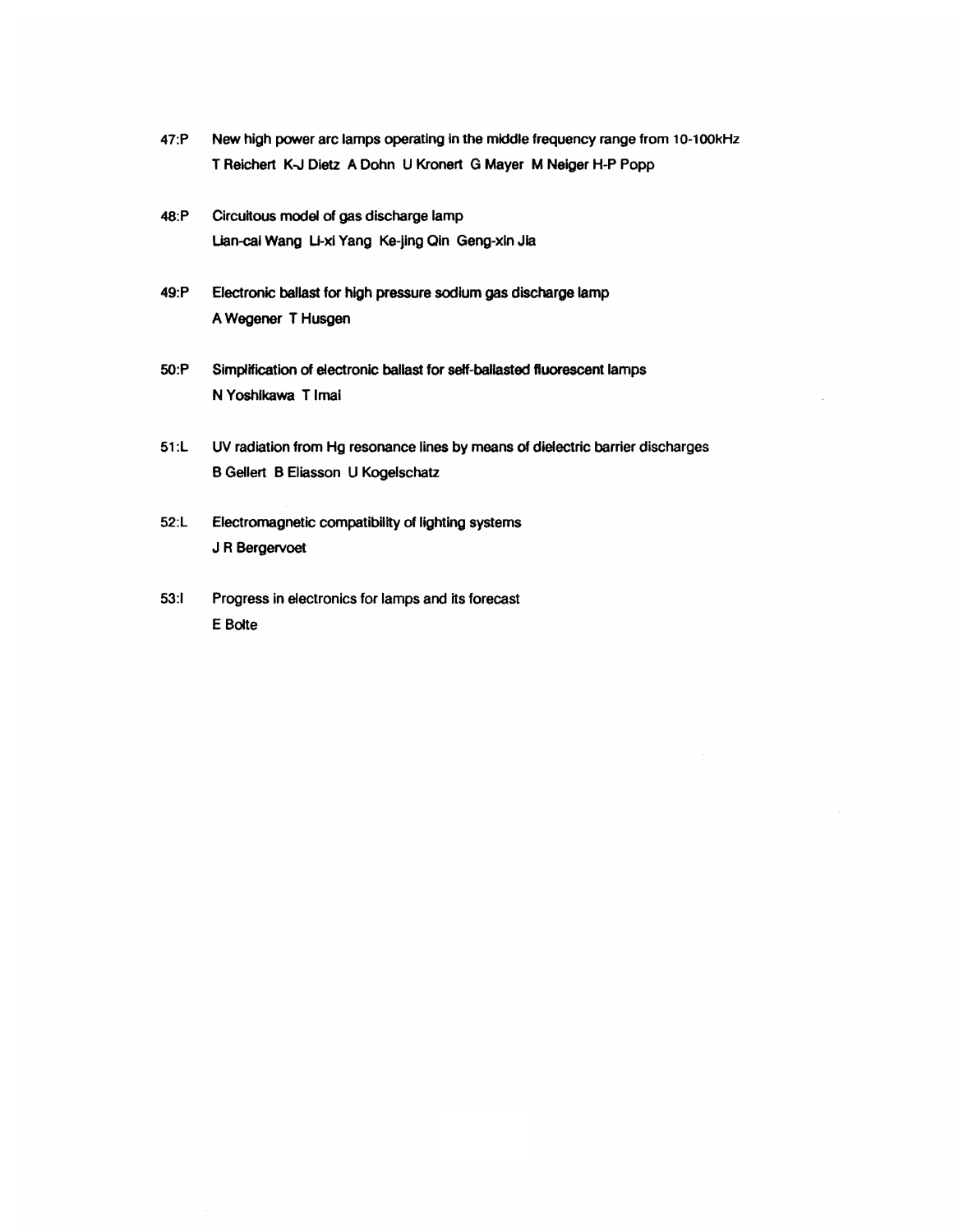#### Session 0: Coatings and Incandescent Lamps

## Chairman: S Berman

- 54:L An aluminium transport cycle observed by multiphoton LIF in operating halogen lamps JRWoodward
- 55:P FTIR diagnostics of tungsten~halogen lamps LBigio
- 56:P The investigation of getter-gas interaction in gas·filled incandescent lamps E Biro J Adam S Reznik 0 Lojka
- 57:P Fluid flow modelling as an aid in the design of incandescent light sources D G Green R Devonshire S A Mucklejohn N W O'Brien
- 58:P Non contacting precision measurement of thin wires K Guenther H G Kloss W Luedge
- 59:P Interaction of heated tungsten with its radiation A S Ivantzev M I Obmajikina V I Konjashkina
- 6O:P Temperature influence upon optical parameters of the infrared reflecting layers T Kanabus W Stanioch
- 61 :P Electric bulb based radiation IR microfurnace for fast sintering and epitaxy A Szymanski
- 62:P Production technology. some electrical and light parameters of incandescent lamps with filament of composite material on carbon base N S Vdovin M I Rogajilin A V Mordjuk
- 63:P Molybdenum blackening In glass halogen lamps T H Yu J M Ranish
- 64:P Studies about halogen regenerate cycle agent in halogen lamp Wei-Zhong Zhou Shan-Chun Cao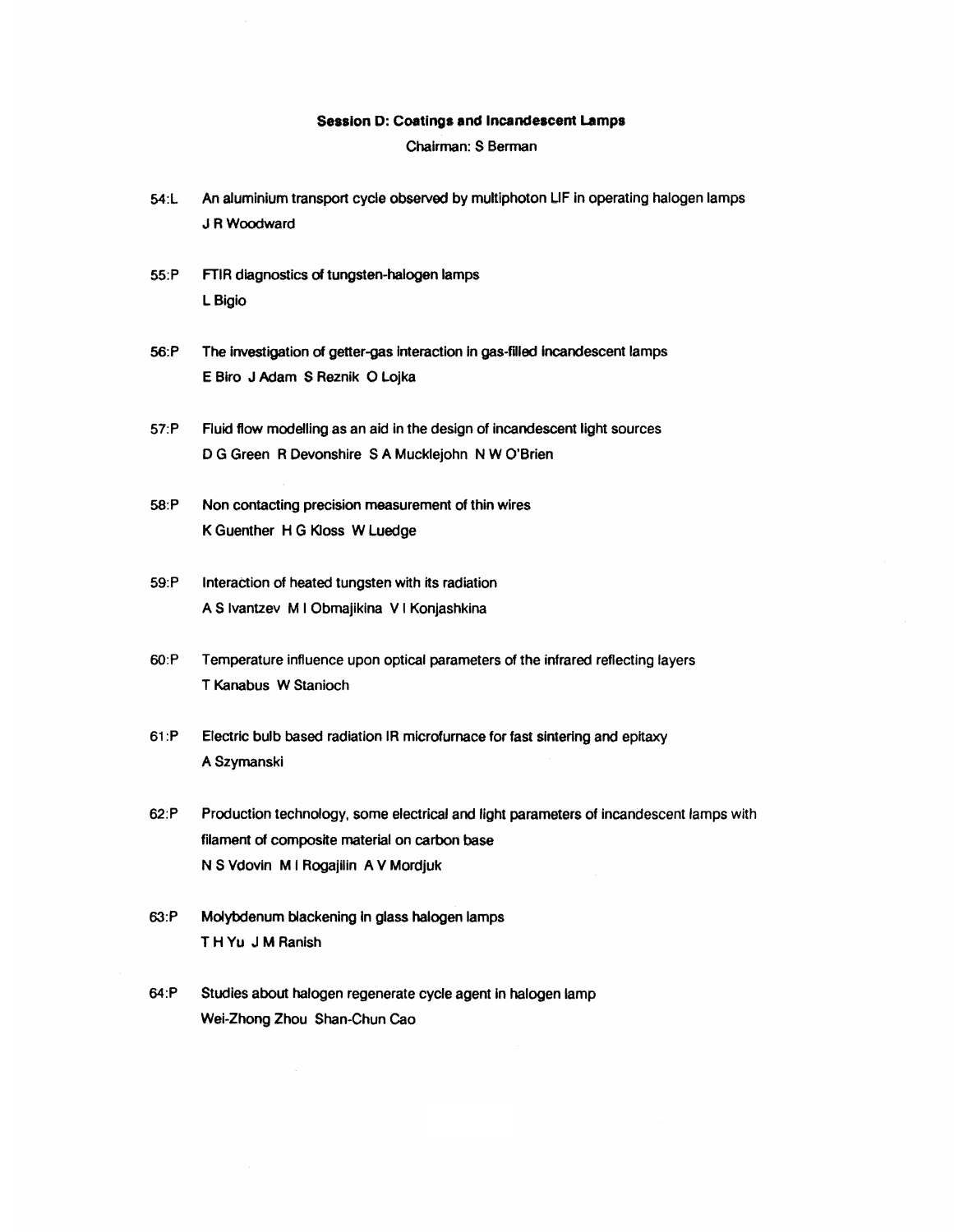- 65:L Compact quartz halogen lamps with infrared reflecting coatings R S Bergman
- 66:1 Review of optical coatings for incandescent and other lamps YYuge

 $\hat{A}$ 

 $\bar{\bar{z}}$ 

 $\bar{z}$ 

 $\hat{\mathcal{A}}$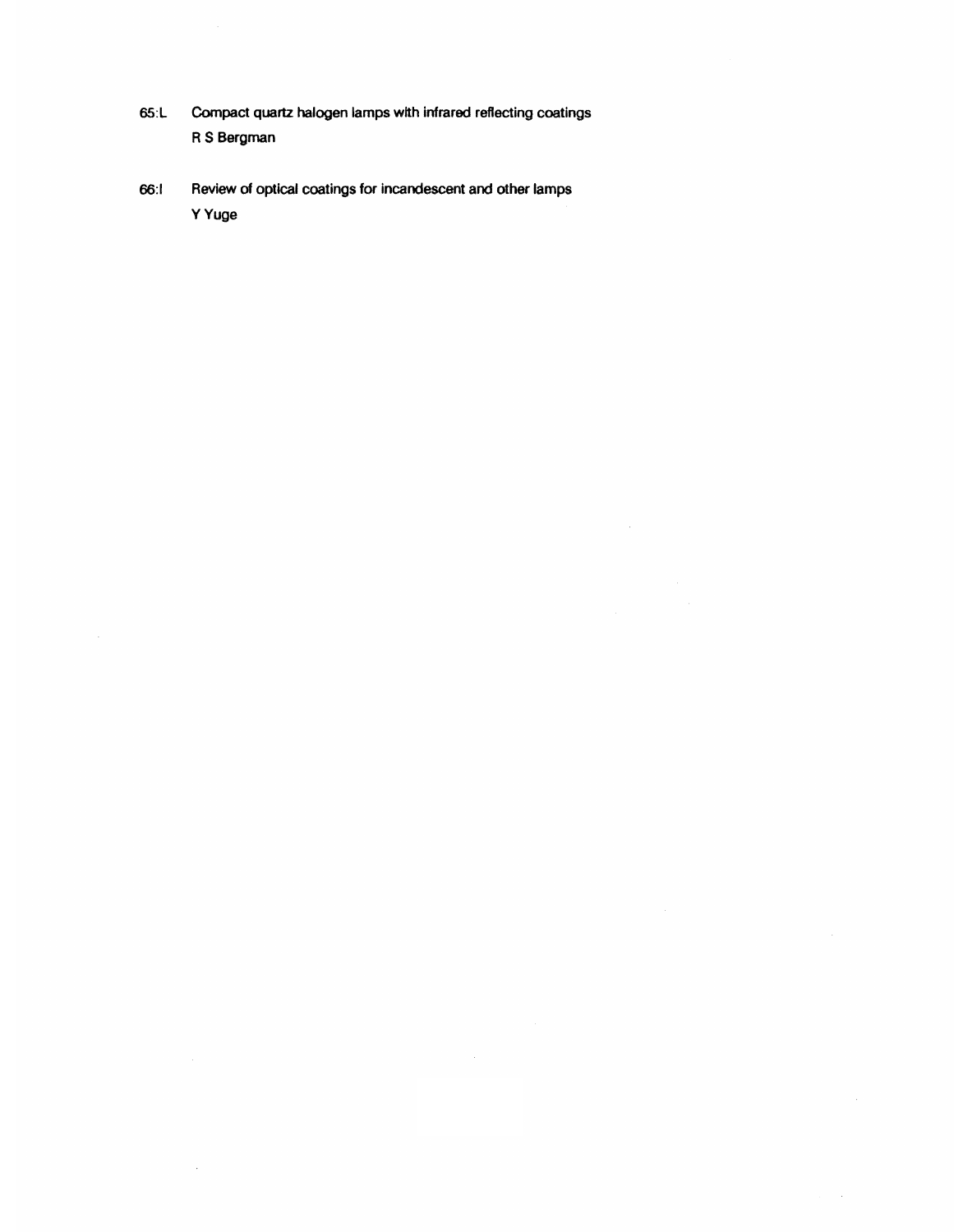#### Session E: Electrodes and Diagnostics

Chairwoman: L C Pitchford

- 67:L Dynamics of the neutral and ionized barium atoms in the vicinity of fluorescent lamp electrodes A K Bhattacharya A S Awadallah
- 68:P The vaporization behaviour of pure BaO and alkaline earth containing mixed oxides L Bencze A Popovic 0 Kaposi
- 69:P Simulation of the fluorescent lamp cathode A K Bhattacharya J H Ingold T F Soules
- 70:P Thallium pressure determination from the TI-377.6 nm resonance line in high pressure mercury + thallium iodide discharges S Couris E Drakakis M Aubes
- 71:P Electrode temperature measurements in gas discharge lamps E H Curtis A G van der Kooi
- 72:P Evaporation rates from an oxide coated tungsten electrode in low pressure discharge devices R D Groves A K Bhattacharya
- 73:P Barium diagnostics in front of heated fluorescent lamp electrodes R Hilbig U Chittka
- 74:P Space and time dependent modelling of glow and thermionic cathode spots S Hollo B Nyiri
- 75:P Time modulation of sodium density in Na·Hgl AC arc D Karabourniotis A Palladas A Tsakonas
- 76:P Function and surface properties of emissive coatings and their influence on high pressure gas-discharge lamps J M Korochkov A M Kokinov
- 77:P Estimation of convective arc bending by equivalent field method F Markus B Nyiri K Gambar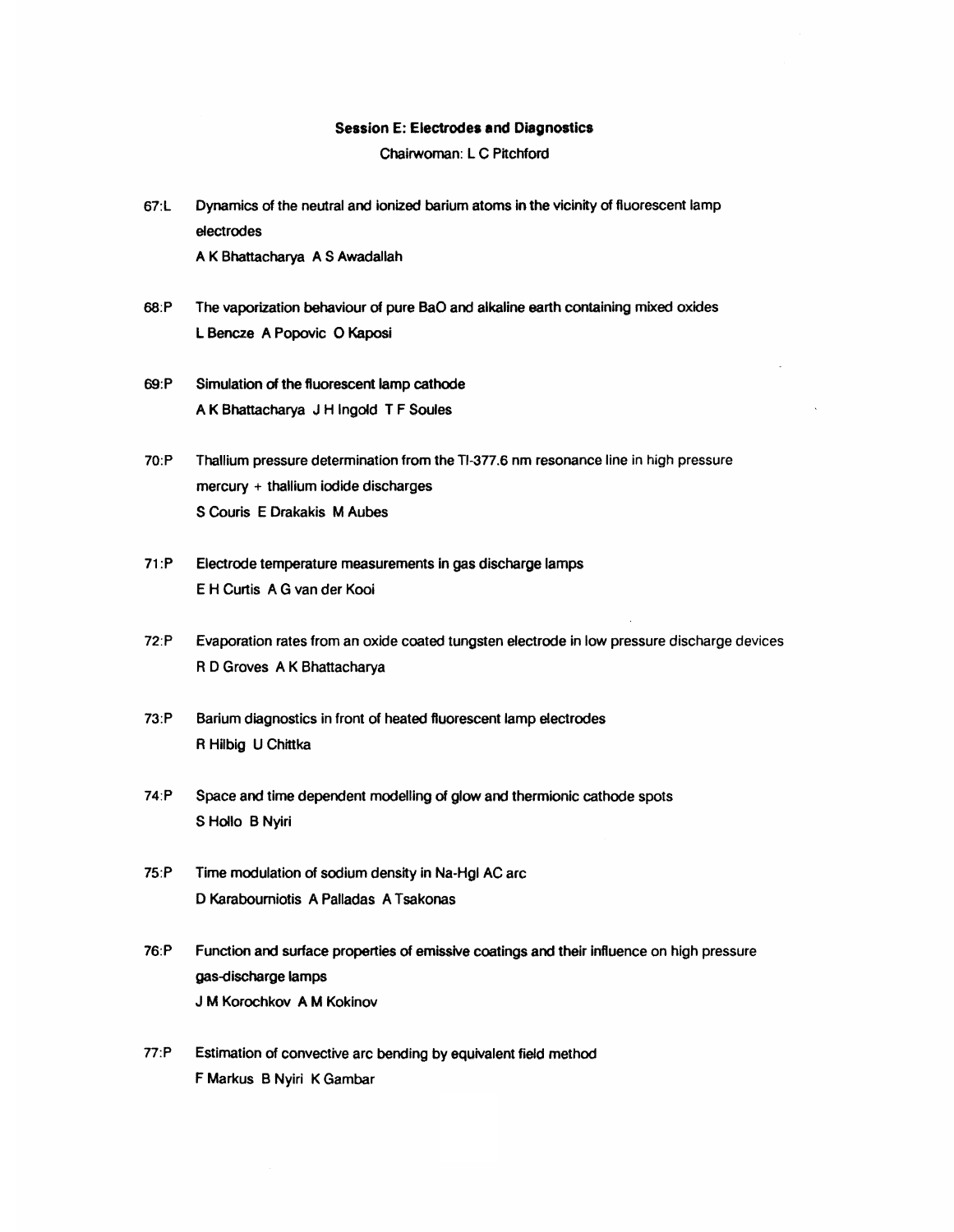- 78:P Arc temperature measurement of high-pressure discharges in scattering enclosures S A Mucklejohn A T Rowley
- 79:P Zero field thermionic emission in HF operated fluorescent lamps H J W Schenkelaars J J Heuvelmans A van der Kooi J Schlejen
- 8O:P Experimental diagnostics and physical conditions in discharge plasma of metal-halogen lamps V G Vdovin V A Vdovina A A Pustoshkin
- 81 :P Spectra and characteristics of high pressure sodium-cadmium lamp D Veza J Rukavina D Azinovic G Pichler
- 82:L Electrode diagnostics using plasma-enhanced photoemission D R Woodward M B Schulman
- 83: Electrode phenomena F Nagel  $\bar{\gamma}$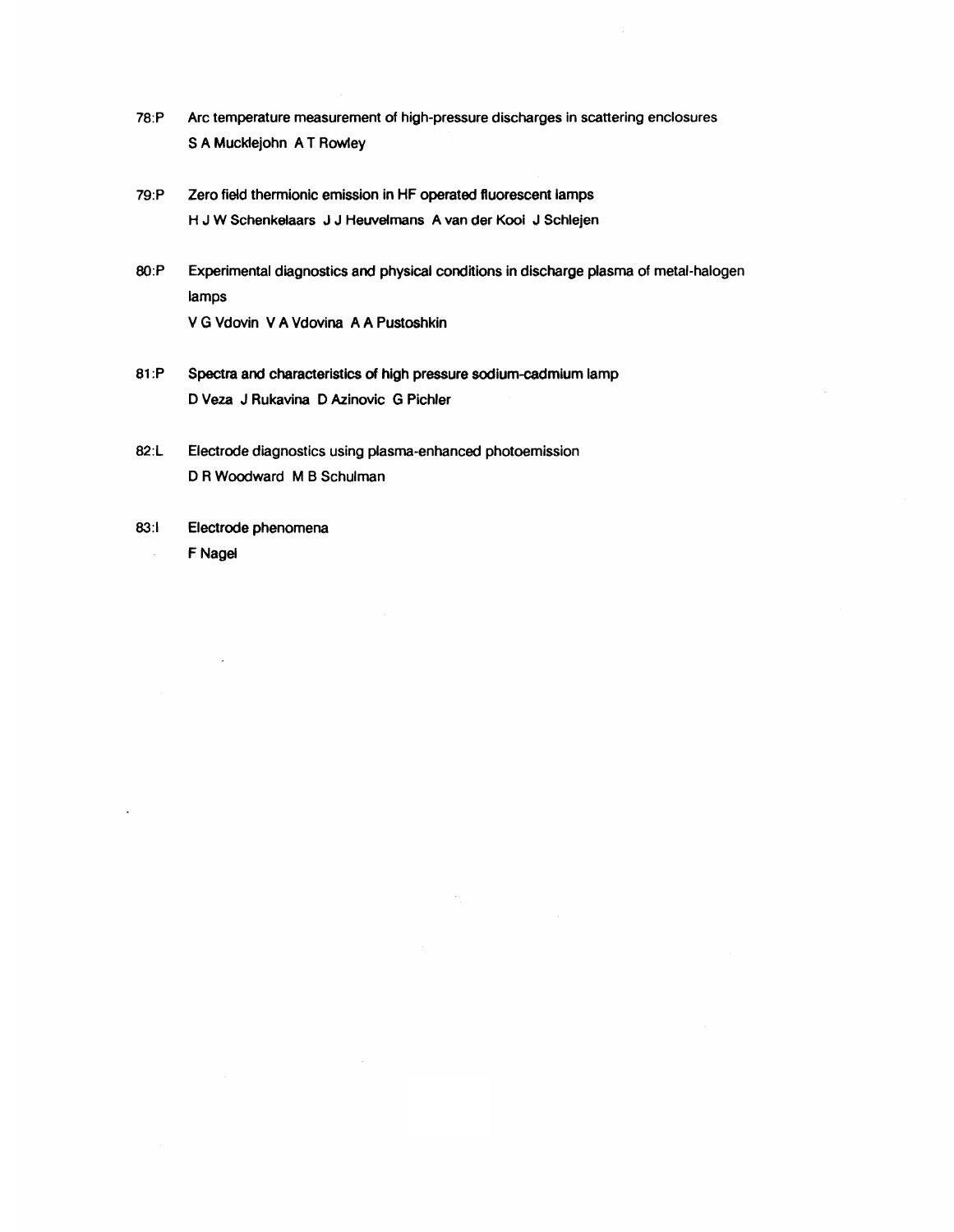#### Session F: High Pressure Discharges

Chairman: E Schnedler

- 84:L Stabilisation of white light SON lamps RAJ Keijser
- 85:L Instant light metal halide lamp R H Springer R L Hansier J M Davenport
- 86:P A study of three dimensional natural convection in horizontal high pressure mercury lamps P Y Chang W Shyy J T Dakin M E Duffy
- 87:P A computer model of a high pressure discharge lamp based on the FLUENT code L Cifuentes D A J Mottram S Vasquez
- 88:P Computer predictions of flow patterns and temperature contours in high pressure discharge lamps L Cifuentes
- 89: P Three dimensional computer predictions of a high pressure discharge lamp L Cifuentes D A J Mottram
- 9O:P Influence of the two-temperature hypothesis on the electrical characteristics of high pressure mercury discharge plasma S Couris G Zissis J J Damelincourt
- 91 :P Determination of the total escape factor in high pressure mercury lamps J J Damelincourt E Drakakis J Salon E Roaux
- 92:P A long life metal halide lamp with variable electrical power K -J Dietz A Schonlein
- 93:P A Hg high pressure lamp with improved UV-C output K J Dietz A Schonlein W Schwarz
- 94:P Ionic demixing in metal halide lamps W M Keeffe R W Uebermann H L Rothwell Jr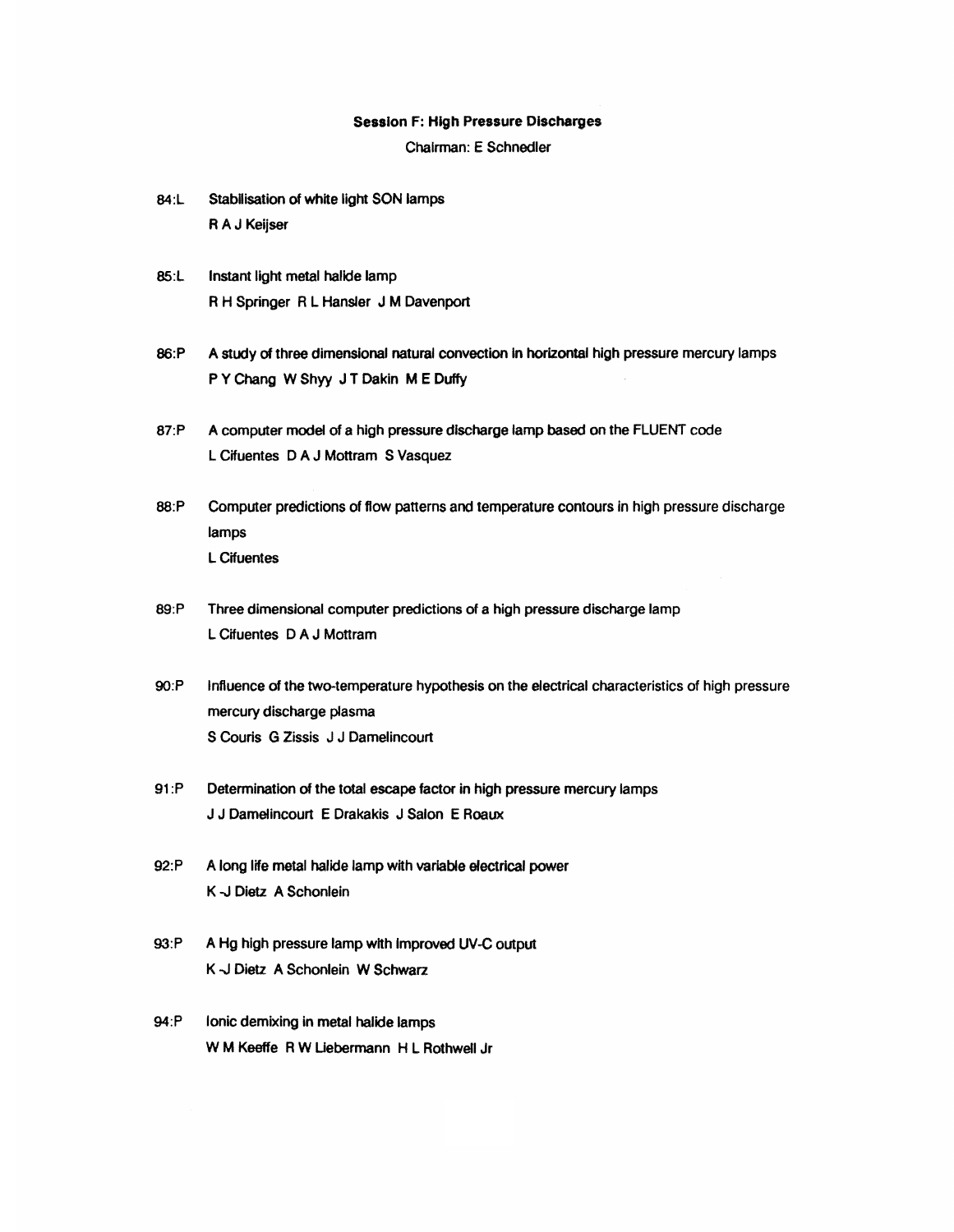- 95:P A simplified radial temperature profile model for wall stabilized arc discharges and its application to the modelling of radiative spectra R W Uebermann
- 96:P Development and application of a 1-0 model of a metal halide discharge lamp including detailed spectral predictions D A J Mottram L Cifuentes S A Mucklejohn
- 97:P A new metal halide lamp for color LCD projectors M Narita M Ohyama T Hiramoto
- 98:P Numerical simulation of rare gas high pressure short arc lamps A C Palacin M Neiger
- 99:P The future of metal-halide lamps for photochemical processes G A Sarytchev L B Prikupets G N Gavrilkina L A Smorodinova
- 100:P Run·up characteristics and photometric aspects of a metal-halide lamp for a motorcar headlamp system D van Pijkeren
- 101:P Improvement of ultraviolet-related properties of MHN-T lamps J A J M van Vliet W Verbeek
- 102:P Numerical tests of a simple empirical model for radiation transport in optically thick plasmas P A Vicharelli D Karabourniotis
- 103:L Computational fluid dynamics of high intensity arcs P A Vicharelli T Fohl
- 104:1 Predicting high-pressure discharge performance J T Dakin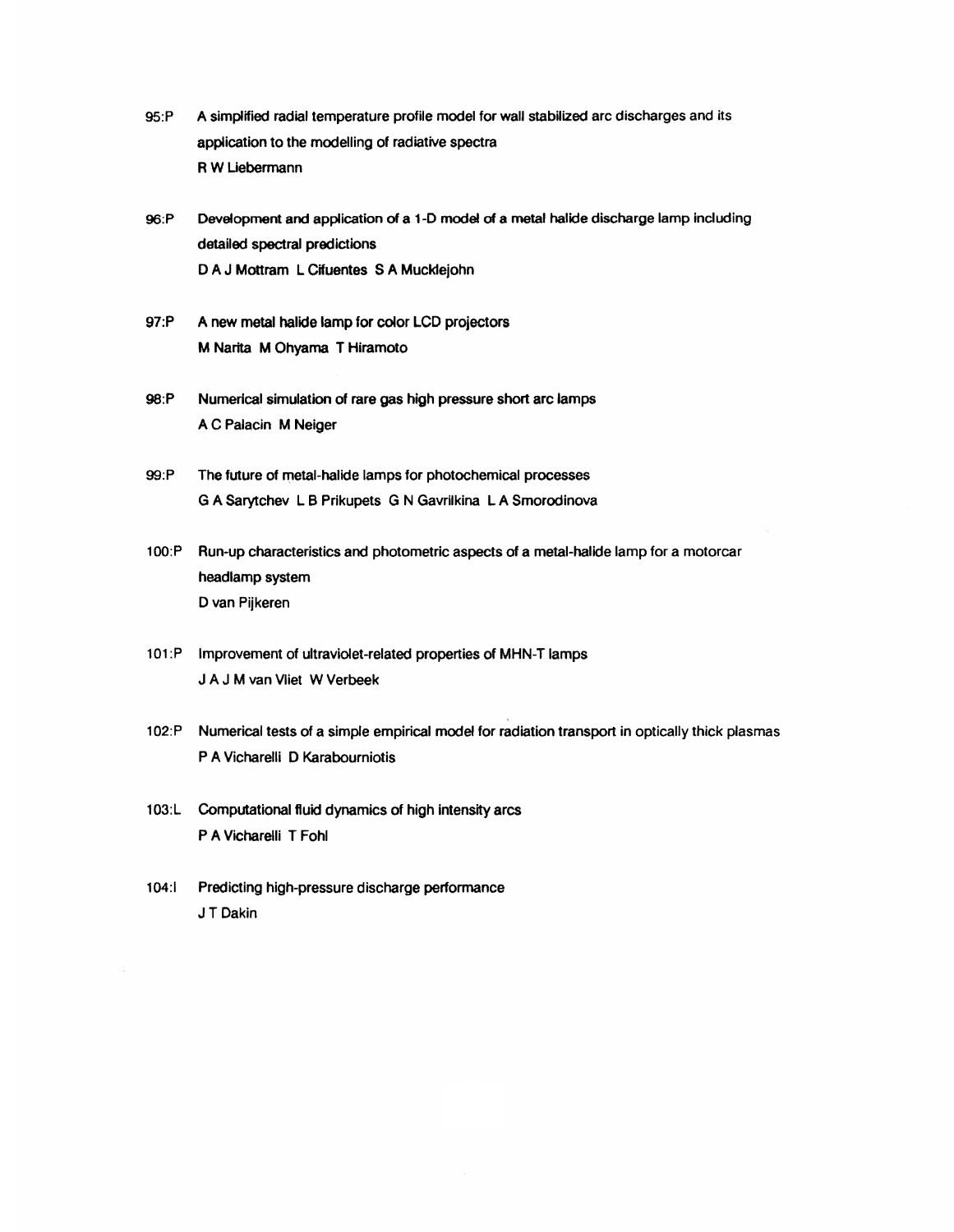## Session G: Closing Session

Chairman: R Devonshire

 $\hat{\mathcal{A}}$ 

 $\sim$ 

- 105:L Mercury consumption in fluorescent lamps P W C Verhees
- 106:L Computerized tomography of high intensity arcs T Fohl P A Vlcharelli
- 107:1 Where will the next generation of lamps come from? J FWaymouth

 $\bar{z}$